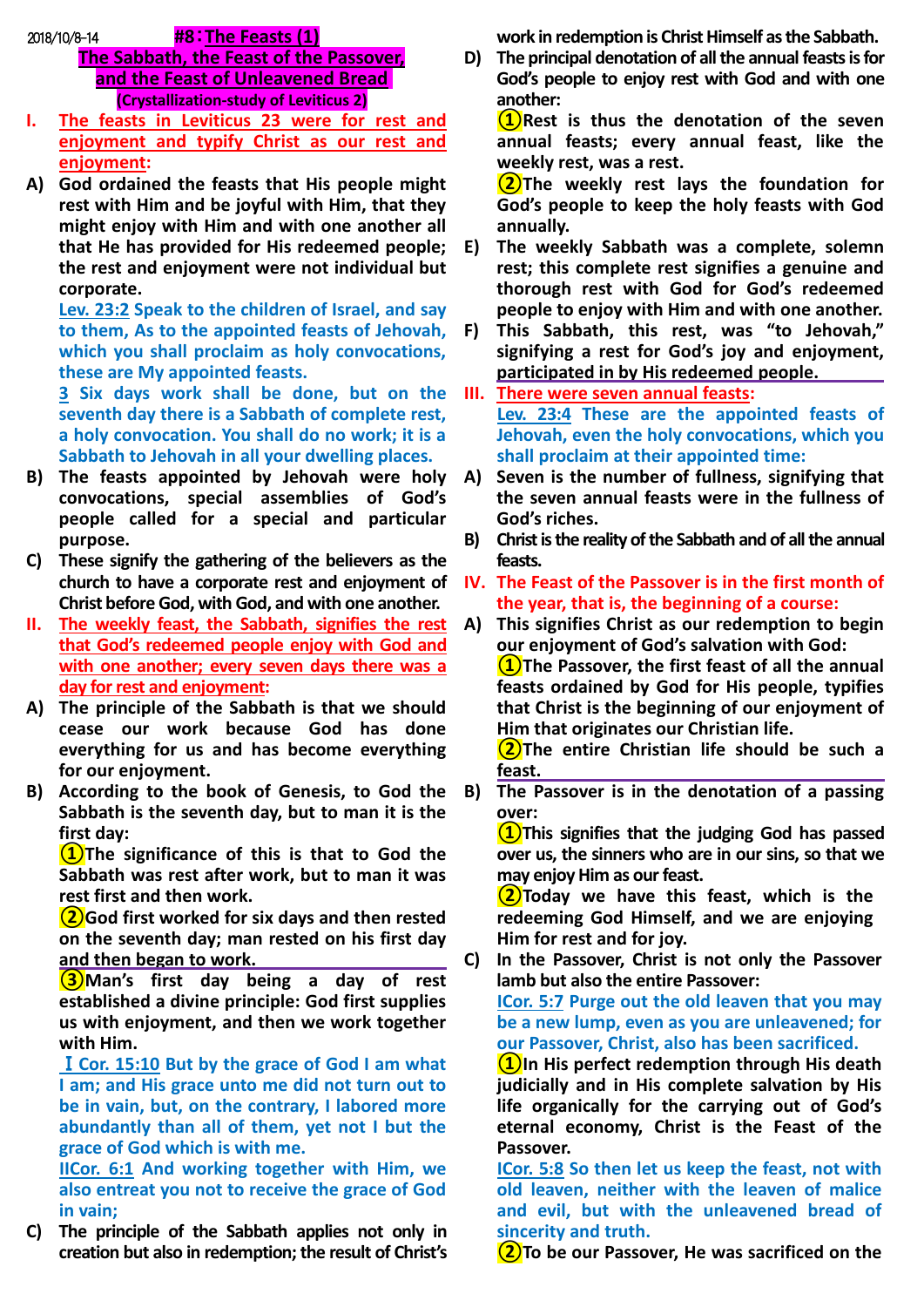**cross that we might be redeemed and reconciled to God.**

**(3)** Based upon Christ's redemption, we may **enjoy Him as a feast before God:**

a.**In this feast no leaven is allowed to be present.**

b . **Sin and the redeeming Christ cannot go together.**

- **D) The Feast of the Passover is a sign of God's full redemption, and this full redemption is the bringing of God's chosen people into the full enjoyment of Himself.**
- **E) The Lord's table, which also is a feast, replaces and continues the Feast of the Passover:**

**①Today in the church life we are attending the New Testament feast, but this feast will not be fulfilled completely until the feast in the coming kingdom.** 

**②The Feast of the Passover is one feast in three stages: the Feast of the Passover, the feast at the Lord's table, and the feast in the kingdom.**

**V. The Feast of Unleavened Bread signifies Christ, who is without sin, for our enjoyment as a feast in a life apart from sin:**

**Lev. 23:6 And on the fifteenth day of this month is the Feast of Unleavened Bread to Jehovah; seven days you shall eat unleavened bread.**

**7 On the first day you shall have a holy convocation; you shall do no work of labor.**

**8 But you shall present an offering by fire to Jehovah seven days. On the seventh day there shall be a holy convocation; you shall do no work of labor.**

- **A) Since the Feast of Unleavened Bread closely followed the Feast of the Passover, these two feasts should be considered together; the first feast—the Feast of the Passover—was the beginning, and the second feast—the Feast of Unleavened Bread—was the continuation.**
- **B) Keeping the Feast of Unleavened Bread typifies the purging away of all sinful things through the enjoyment of Christ as the sinless life supply:**

**①No leaven was to be seen with the children of Israel; this signifies that we must deal with the sin of which we are conscious, with any sin that is manifested, that is seen:** 

a.**To deal with manifested sin is to keep the Feast of Unleavened Bread.**

b.**If we tolerate sin once it is exposed, we will lose the enjoyment of the fellowship of God's people.** 

**②Christ is our unleavened bread, our sinless life supply of sincerity and truth, absolutely pure, without mixture, and full of reality:** 

a.**The only way to eliminate sin is to daily eat Christ as the crucified, resurrected, and sinless life, signified by the unleavened bread.**

b.**The unleavened bread signifies the sinless Christ who is to be dispensed into us, His believers, as the unleavened (sinless) element; as the unleavened bread, Christ is the spiritual and divine food that makes us unleavened.** 

c . **When we take Christ as our life—an unleavened life, a purifying life—this life purifies us.** 

**John 6:63 It is the Spirit who gives life; the flesh profits nothing; the words which I have spoken to you are spirit and are life.**

**③As the unleavened bread, Christ is for us to live a pure church life:**

a.**In the church there should be no leaven, which in the Bible signifies all negative things, such as wrong doctrines and practices, evil deeds, and sinful things.** 

b.**We need to be a new lump—the church, composed of believers in their new nature.**

**C) The Feast of Unleavened Bread lasting for seven days signifies the entire course of our Christian life:**

**①The course of our Christian life is a feast of unleavened bread, a feast without sin.**

**②We have been redeemed from sin, and now our Redeemer, who is without sin, is the feast for our entire life.** 

**IICor. 5:21 Him who did not know sin He made sin on our behalf that we might become the righteousness of God in Him.**

**③Throughout the course of our Christian life, we should be enjoying rest, enjoying God, and enjoying our Redeemer.**

- **D) Having a holy convocation on the first and last day of the Feast of Unleavened Bread, with no work of labor, signifies that we enjoy Christ corporately without our human labor, from the first day until the last day of the course of our Christian life.**
- **E) The presenting of an offering by fire to Jehovah for seven days (a full course of time) signifies that we offer Christ as food to God continually through the full course of our Christian life:**

**①At the Lord's table we make a display to the entire universe that each day of the week we take Christ as our unleavened bread, as our life supply apart from sin, and that we come to the table with Him.**

**②Then we offer to God for His satisfaction the One whom we have been enjoying as our food. John 6:57 As the living Father has sent Me and I live because of the Father, so he who eats Me, he also shall live because of Me.**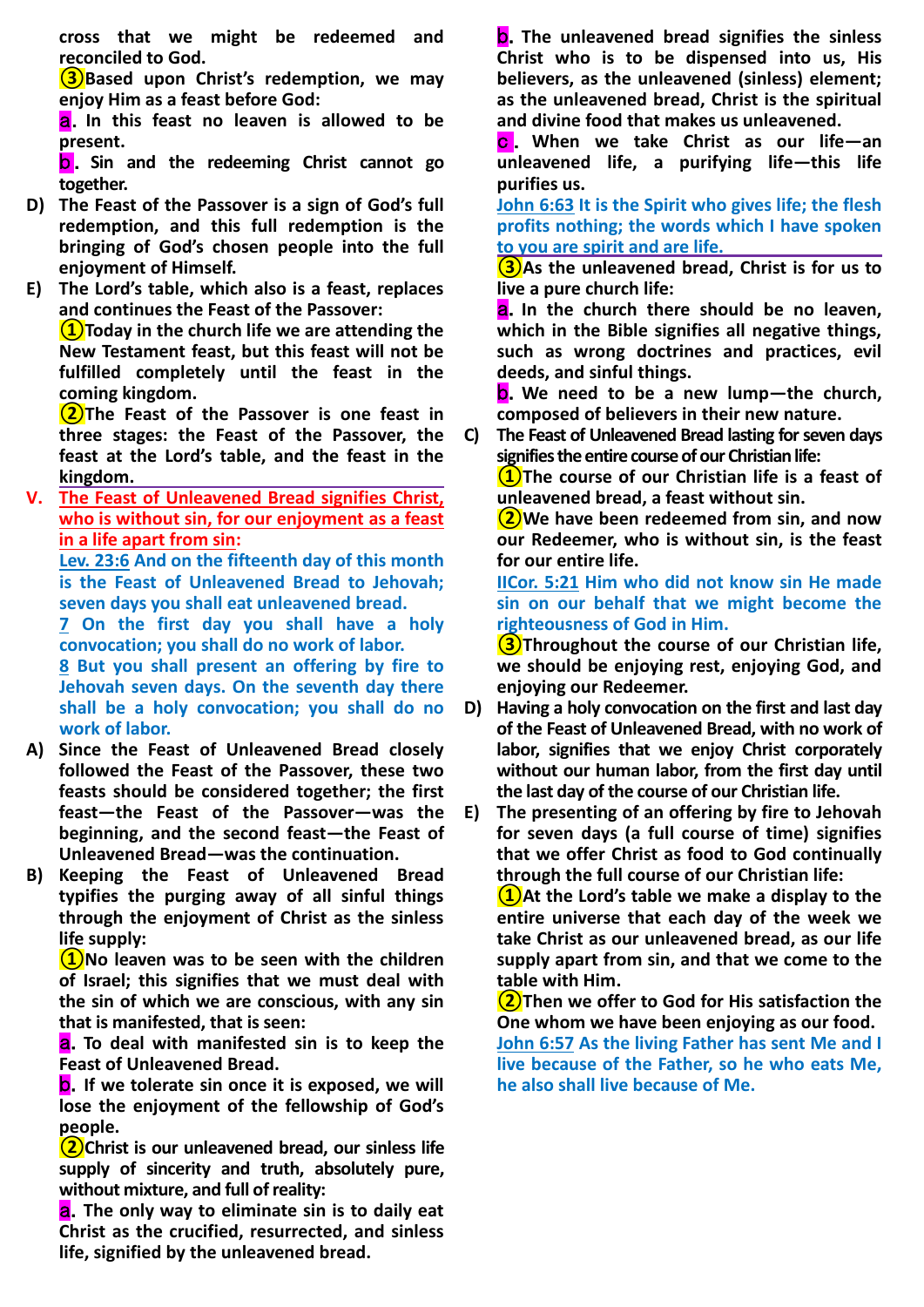### **Experience**①:**Realize the divine principle, enjoy God first, and then work together with the Lord**

**It is a divine principle that God does not ask us to work until we have had enjoyment. God first supplies us with enjoyment.** 

**Lev. 23:3 Six days work shall be done, but on the seventh day there is a Sabbath of complete rest, a holy convocation. You shall do no work; it is a Sabbath to Jehovah in all your dwelling places.**

**Then after a full enjoyment with Him and of Him, we may work together with Him. If we do not know how to have enjoyment with God and how to enjoy God Himself, we shall not know how to work with Him. We shall not know how to be one with God in His divine work.** 

**Yes, we should work with God and even by God. But according to what the Bible reveals, it is not even sufficient merely to work with God. We need to be one with God in His work. This requires that we enjoy Him. If we do not know how to enjoy God and be filled with God, we shall not know how to work with Him, how to be one with Him in His work.** 

**We simply enter into the Lord's accomplishment and have our rest. To receive the gospel is to enter into the work that the Lord has finished. Take it as the Sabbath, as your rest, and enjoy it with the Lord. But after you enjoy it, you have to bear some obligation to work. After our enjoyment we should offer ourselves to the Lord to do His work.**

## **For Working Young Saints**

**As a business person, please realize the principle of God's work. To work properly, you need to enjoy first. Mr. Mahathir, the prime minister of Malaysia has praised the diligent character of Japanese people and pointed out that it has been useful to the postwar recovery. Japanese people have very diligent national trait and it is an advantage to Japanese people. But the brothers and sisters who speak Japanese need to realize that to work for God, you need to enjoy God first. Because Japanese people are diligent, they can serve without enjoyment. But such a service is not acceptable to God.**

**1Cor. 15:10 But by the grace of God I am what I am; and His grace unto me did not turn out to be in vain, but, on the contrary, I labored more abundantly than all of them, yet not I but the grace of God which is with me.**

**According to this principle, enjoying the Lord's word before you go to work every morning is an important secret to work for God. So enjoy the Lord not only 3 or 4 days in a week, but 7 days every morning, at least 10 to 20 minutes.**

**At your morning revival, please pray read the word in a living way. Brother Lee said that when**  **you pray-read, you need to exercise your spirit and mix these three:**

- **i) Calling upon the name of the Lord**
- **ii) Repeating the portions of the Word**
- **iii**) **Pray by using the Word(Application)**

**When you exercise your spirit and call upon the name of the Lord and read the Word by repeating them, you will have small sense within. This is the rhema word that Lord is speaking to you. The applying prayer is to turn this sense from this rhema word into your prayer. When you pray this applying prayer, the Lord will supply you with life.**

**John 6:63 It is the Spirit who gives life; the flesh profits nothing; the words which I have spoken to you are spirit and are life.**

**When you pray read not in a formal way but in a living way with your exercised spirit, you can touch the Lord and enjoy the Lord. Then under such enjoyment, you can work properly for the Lord's testimony. When you work by enjoying the Lord, the diligent character of Japanese people can be uplifted in the Lord's resurrection and will be used. Hallelujah! Thank and praise the Lord for the principle of the work of God.**

**Prayer: "Oh, Lord Jesus, I enjoy You first. I don't want to work without enjoyment. Please give me enjoyment every morning. According to the principle of the work of God, please give me enjoyment before I work.** 

**When I pray read at the morning revival, please speak to me the rhema word. I want to touch You. I don't practice in a formal way. I will go to work after I touch You in a living way and enjoy You."**

#### **Experience②: The Lord's table is the replacement of the Feast of the Passover, it continues until the coming of the kingdom**

**Psalm 23:5 says that the Lord has prepared a table before us in the presence of our enemies. Enemies indicates fighting and suffering, but the Lord makes our fighting a feasting and our suffering a table.**

**In this feast the main enjoyments are the Passover lamb with its blood for redeeming and its flesh for fighting and walking, and the unleavened bread signifying a sinless living. The flesh of the lamb was organic and the blood was judicial. The blood redeemed the children of Israel judicially and the flesh of the lamb was for God's elect to eat so that they could be nourished and strengthened to walk out of Egypt organically. Christ today is the Lamb with His blood for redemption and with Himself for strengthening and nourishing us so that we can walk on God's way out of Egypt.**

**The Feast of the Passover was not completely fulfilled in the Old Testament. The Lord's table, which also is a feast, replaces and continues the Feast of the Passover. But not even this New Testament feast has been completely fulfilled; it will be fulfilled completely in the coming kingdom.**

**If we read the Bible carefully, we shall see that a**